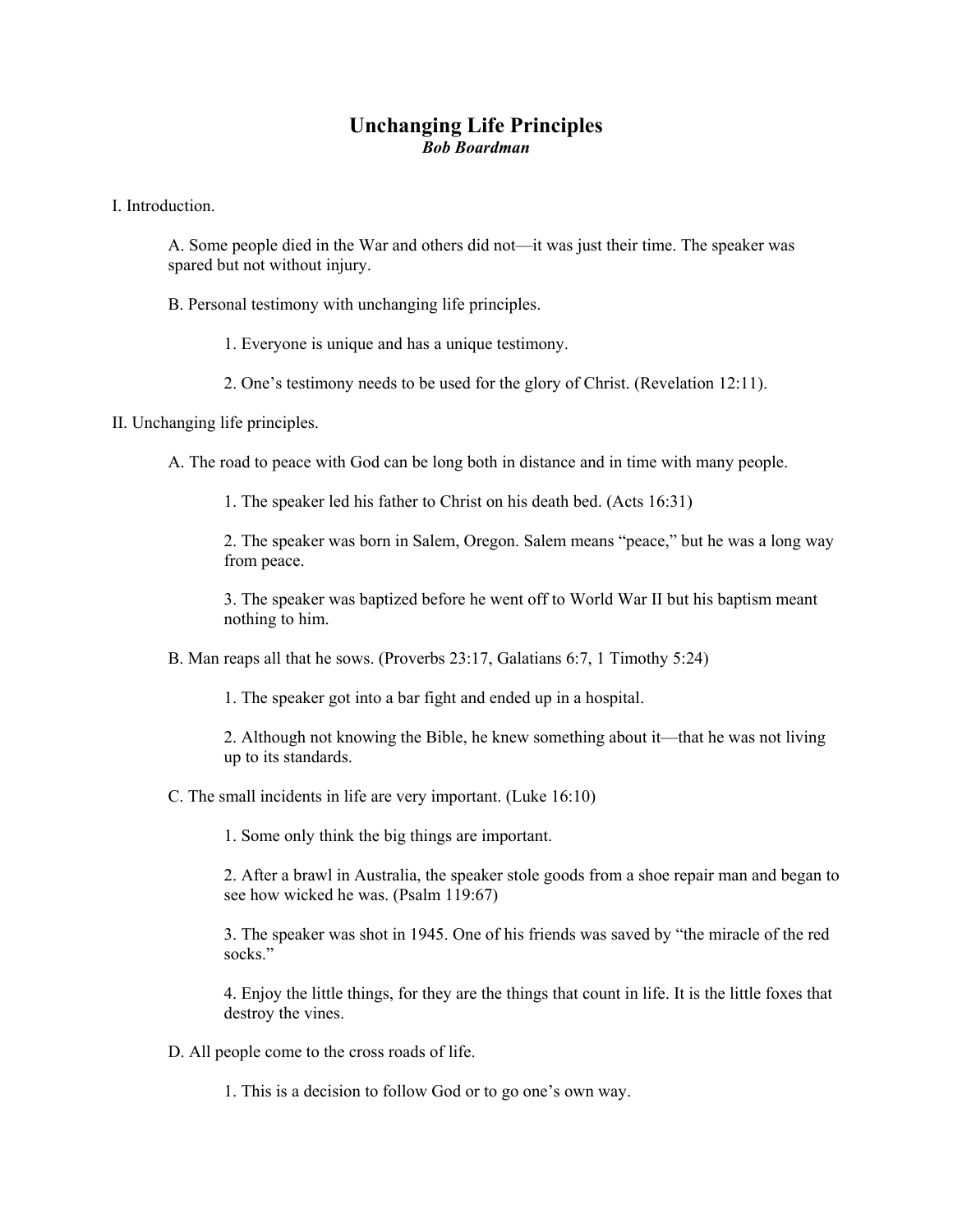2. God is trying to get your attention to do the right thing. (Proverbs 8:1-5)

3. Man's extremity is God's opportunity. There are four kinds of sinners that represent all mankind: the wanderer, the desperate one, the indulger and the adventurer. (Psalm 107:131)

E. God looks for men and women to show others the way.

1. God is out there recruiting continually. We are to stand in the gap—help the men in the trenches. (Ezekiel 22:30)

2. Under deep conviction of sin the speaker began to seek out God. He only knew the Lord's prayer and the child's prayer and so prayed them. He began reading a Gideon's New Testament. He asked friends about God. He asked the chaplain about God. God used men and hoards of Gideons in his final conversion.

F. God looks upon the heart of men where man tends to look upon the outward appearance.

1. The speaker was rough on the outside as a young man.

2. While the speaker on the outside was rough, he was very sensitive to Christ in his heart. (1 Samuel 16:6-13)

G. The Word of God is the key to salvation. (1 Peter 1:23)

1. The speaker gave his life to Christ after seeing the life of Christ in the Word. (Psalm 107:20)

2. The Word of God is powerful. (Hebrews 4:12)

H. The cross is God's chosen instrument for salvation.

1. The written Word of God reveals the living Word who died on Calvary for man's sins.

2. Methods change, but the heart of the gospel never changes.

3. Paul disclaimed all earthly attainments in the power of the cross that he could know Christ. (Philippians 3:7-10, Galatians 6:14)